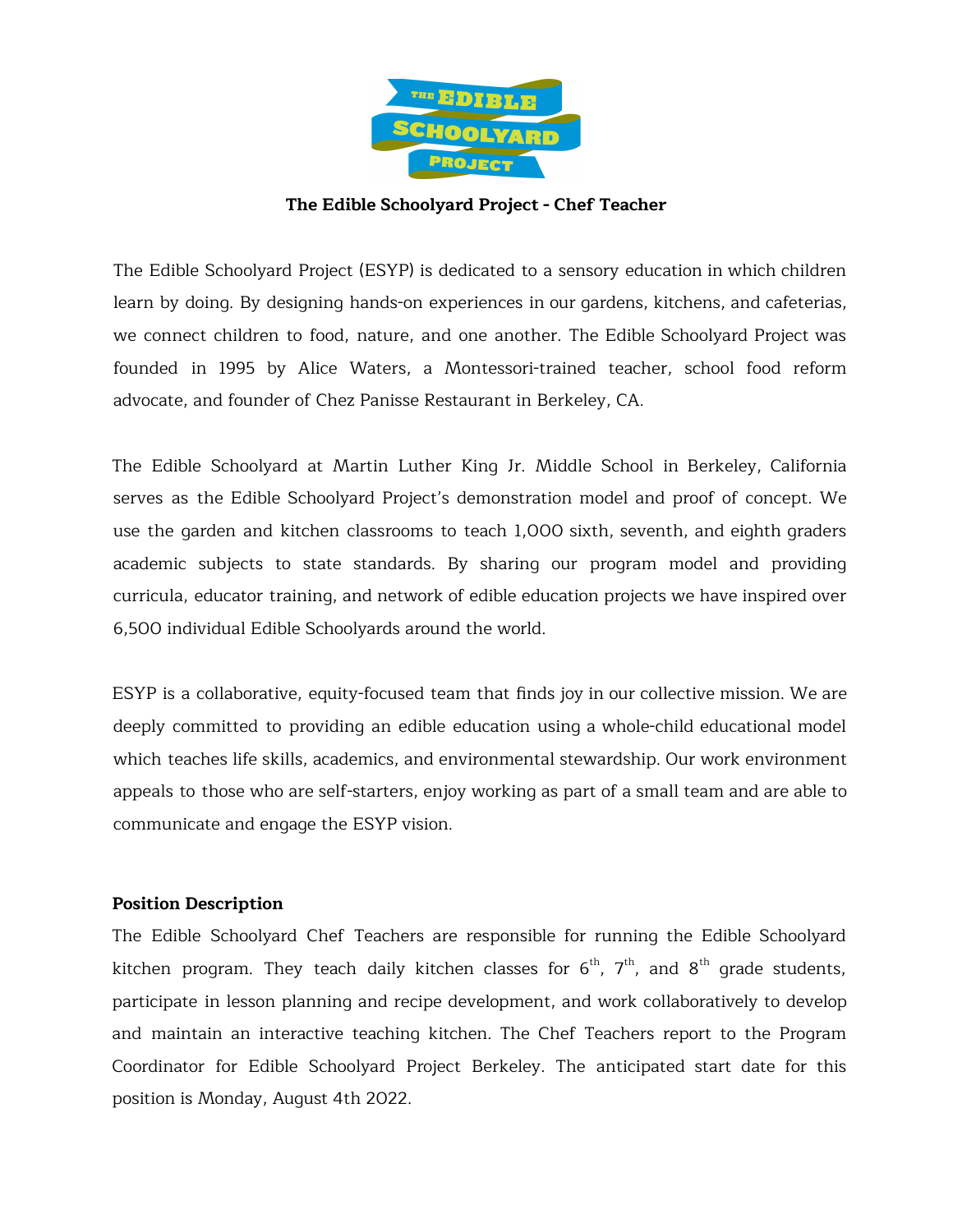#### **Roles and Responsibilities**

Teaching

- Design and conduct daily kitchen classes for  $6^{th}$ ,  $7^{th}$ , and  $8^{th}$  grade students
- Mentor individual students in and out of class, model respect, curiosity, and joy for learning and encourage students' interests and talents
- Guide students through all aspects of kitchen lessons to ensure skills and character development, understanding of seasonality, and connections to curricular studies
- Conduct lessons using fresh, seasonal produce grown by students in the ESYB garden
- Organize, set up, and break down all kitchen lessons
- Design and conduct lessons for adults participating in the annual ESYP Summer Trainings
- Design and conduct after school classes in collaboration with Berkeley LEARNS

# Lesson Development and Documentation

- Develop kitchen lessons in partnership with the teaching team and the curriculum specialist that are integrated with ESYP and academic standards
- Contribute to lessons and recipe development to maximize use of seasonal produce grown in the ESYB garden
- Assist with lesson documentation, recipe updates, visual resources, and kitchen inventory
- Update and generate best practices documents
- Design and produce teaching and visual aids for ESYB kitchen lessons
- Create video resources for our students, teachers, and the ESYP Network

# Kitchen Maintenance and Upkeep

- Meet weekly with kitchen staff to identify and prioritize kitchen maintenance, class preparation and other relevant tasks
- Maintain a clean, sanitary, and organized kitchen classroom space
- Maintain a beautiful, inviting and vibrant atmosphere
- Assist with the planning and preparation of food for special ESYP events